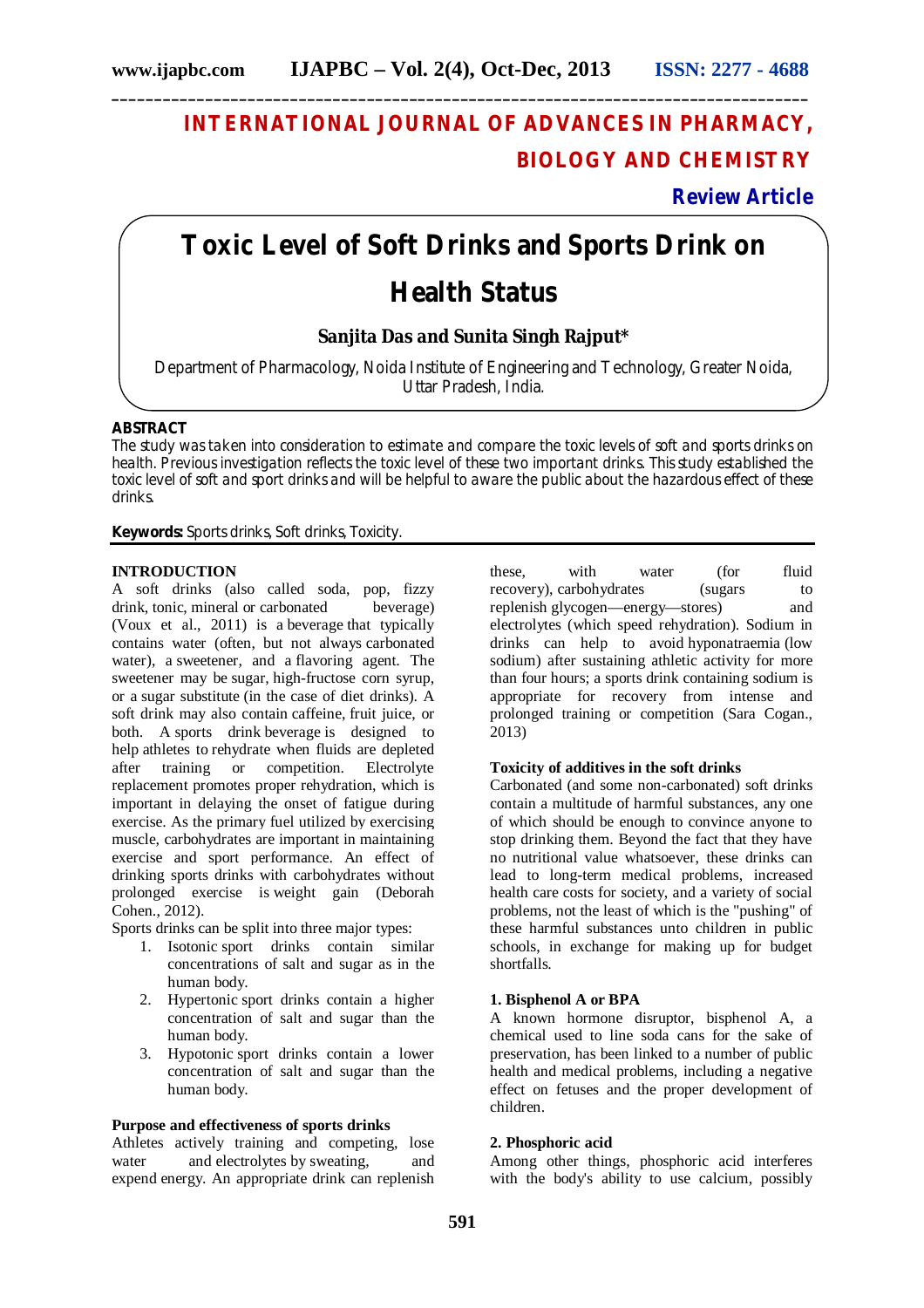leading to osteoporosis (weakening of teeth), and works to neutralize hydrochloric acid in the stomach, thus interfering with the proper digestion of nutrients in food.

#### **3. Caffeine**

Caffeine in carbonated drink is more readily absorbed than any other drink (like coffee, chocolate etc.). Caffeine disturbs sleep by stimulating nervous system. It also makes premenstrual syndrome worse, causes dehydration and induces stomach to produce acids, aggravating hyperacidity. Since caffeine disturbs sleep, the body is more likely to produce C - reactive protein. which plays an important role in heart disease. Caffeine has been linked to birth defects, some forms of cancer, insomnia, irregular heartbeat, high blood pressure, high cholesterol, breast lumps, and depletion of some nutrients.

#### **4. Harmful sweeteners**

Whether it is high fructose corn syrup or unnecessarily-high amounts of sucrose, carbonated sodas provide more calories than are generally needed by the average drinker. All this sugar can cause people to gain weight, to develop a high number of cavities, and, in the case of people with ADD or ADHD, to exhibit out-of-control behavior.

#### **5. Rat pee**

Although most people do not realize it, rat urine is often found on canned foods and drinks, including cans of carbonated soda. Rats are known to urinate often; their urine poses significant danger, especially ingested by the consumers.

#### **6. Carbon dioxide**

The gas used to make soda bubbly is the same poison we eject out of our bodies through our lungs. This gas is great for plants but it is bad news for human beings.

#### **7. Citric acid**

This component of some sodas may contain monosodium glutamate a known neurotoxin.

#### **8. Artificial flavors**

These somewhat mysterious (since we are not told enough about them by the people who produce them, thanks to special arrangements they have with the US government) substances may also contain traces of MSG and other chemicals.

#### **9. Contaminated water**

The carbonated-drink-producing industry uses huge amounts of water; like all other industries, they use product-ingredient sources that are least expensive.

#### **10. Dangerously-high acidity**

In addition to phosphoric acid, sodas can contain acetic, fumaric, and gluconic acid. High acidity in processed foods and drinks erodes the enamel on teeth, worsens the effects of GERD (gastroesophageal reflux disease), and leads to gastric lining erosion.

#### **11. Sugar**

When it comes to teeth, Tufts University says it isn't how much sugar is eaten, but how long it is in contact with teeth. There are naturally occurring bacteria in everyone's mouths. The bacteria feed on sugar, forming acids that can harm teeth. Fructokinase activity is not regulated by metabolism or hormones and proceeds rapidly after intake of fructose. While the intermediates of fructose metabolism are similar to those of glucose, the rates of formation are excessive. This fact promotes fatty acid and triglyceride synthesis in the liver, leading to accumulation of fat throughout the body (Fred Fletcher., 2011).

#### **12. Acid**

In addition to the acids formed by bacteria in the mouth when they feed on sugar, the Pediatric Dental Health site advises most carbonated beverages contain phosphoric acid, citric acid or carbonic acid. Any of these can erode tooth enamel. According to Delta Dental, the calcium in saliva works to remineralize teeth after exposure to small amounts of eroding acid, but with the increased consumption of carbonated beverages, it's not enough. Even diet soft drinks contain damaging acids. People often consume many soft drinks over the course of a day, which means tooth enamel is exposed to the acids over several hours. (Fred Fletcher., 2011).

#### **13. pH**

All soda is 100% acid forming regardless of the type or brand. It has a pH balance of 2.This is a very low pH number. Our bodies were made to have a natural pH balance of 7.3, which is slightly alkaline. A pH of 6 is ten times more acidic than a pH of 7. A pH of 5 is 100 times more acidic than a pH of 7. A pH of 4 is 1,000 times more acidic than a pH of 7. A pH of 3 is 10,000 times more acidic than a pH of 7. A pH of 2 means that a person would have to drink 32 eight ounce glasses of alkaline water just to neutralize the effect of one can of soda.

#### **14. Solutions**

People who find themselves addicted to soda pop should replace the soda with cider. There are many carbonated ciders that taste comparable to soda. Cider is far better for your health than any brand of soda pop.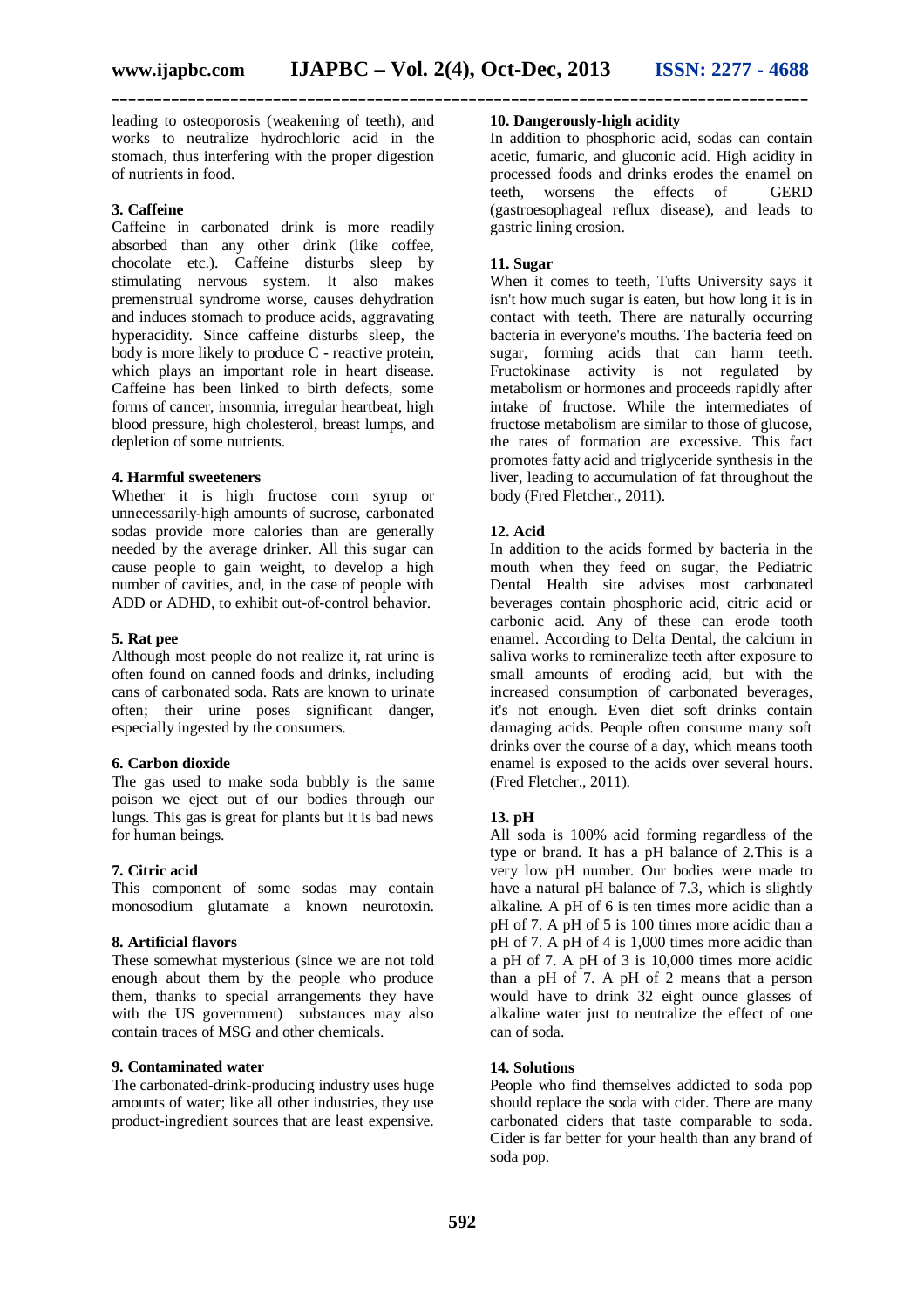#### **Pharmacological effects of soft drinks a. Malnutrition**

Some people who are addicted to soft drinks deprive themselves from food until they become victims of malnutrition. Since gastrointestinal disturbance of these drinks lead to poor appetite thus surviving on soft drinks and little amount of food will cause malnutrition, retarded growth and other physiological problems.

#### **b. Effect on Gastro-Intestinal System**

When you open the bottle of a soft drink, bubbles and fizz are immediately emitted out. This is due to phosphoric acid and carbon dioxide (CO2) content, which make these drinks highly acidic. The pH of soft drink ranges from 2.5-3.4 which generates a highly acidic environment in the stomach. Throughout the digestive system, that starts from the mouth and ends up at the anus (liver, gallbladder and pancreas play the role of accessory organs) only the stomach can resist an acidic environment up to pH 2.0. But before the acidity of soft drink reaches the stomach it passes through all the other organs involved in the digestive system thus causing an abnormal acidic environment. Hence the linings of the mouth, pharynx and esophagus are highly sensitive to acids. Also there is a very common practice of taking soft drinks when a person suffers from acidity or after having a heavy meal. The phosphoric acid present in soft drink competes with the hydrochloric acid of the stomach and affects its functions. When the stomach becomes ineffective, food remains undigested causing indigestion, gassiness or bloating (swelling of stomach). Thus people who are suffering from acidity should not be drinking soft drinks because actually it increases acidity further.

#### **c. Effect on Kidneys**

Kidneys are less able to excrete phosphoric acid when it is in excess. Thus, there is extra work for kidney. Soft drinks remove Calcium from the body, causing an excess amount of Calcium that tend to be deposited in kidney, resulting in nephrolithiasis (kidney stones).

#### **d. Effect on Skin**

Acidic blood affects the action of glutathione, which is an antioxidant enzyme. In addition, these drinks lack vitamins and minerals. By taking these drinks, people cut their intake of fresh juices, milk and even water and deprive themselves from essential vitamins and minerals that are mandatory for skin. Thus, the skin becomes more prone to wrinkles and aging.

#### **e. Effect on Bones**

Phosphoric acid, present in carbonated drinks is violently poisonous, it de-oxidizes blood. In detergent manufacturing industries, phosphoric acid is used to produce water softener. Water softener removes  $Ca^{2}+$  and  $Mg^{2}+$  ion from hard water. In human body, the function remains the same by removing  $Ca<sup>2</sup>$  from bones causing osteoporosis (porous bones).

#### **f. Obesity and weight-related diseases**

Many of these experiments examined the influence of sugar-sweetened soft drinks on weight gain in children and adolescents. In one experiment, adolescents replaced sugar-sweetened soft drinks in their diet with artificially sweetened soft drinks that were sent to their homes over 25 weeks. Compared with children in a control group, children who received the artificially sweetened drinks saw a smaller increase in their BMI (by  $-.14 \text{ kg/m}^2$ ), but this effect was only statistically significant among the heaviest children (who saw a benefit of  $-.75 \text{ kg/m}^2$ ) (Malik et al., 2006).

#### **g. Bone loss**

Phosphoric acid, present in carbonated drinks is violently poisonous, it de-oxidizes blood. In detergent manufacturing industries, phosphoric acid is used to produce water softener. Water softener removes  $Ca^{2}+$  and Mg<sup>2</sup>+ ion from hard water. In human body, the function remains the same by removing  $Ca<sup>2</sup>$  from bones causing osteoporosis (porous bones).

In a meta-analysis of 88 studies, drinking soda correlates with a decrease in milk consumption along with the vitamin D, vitamin B6, vitamin B12, calcium, protein and other micronutrients. Phosphorus, a micronutrient, can be found in colatype beverages, but there may be a risk in consuming too much. Phosphorus and calcium are used in the body to create calcium-phosphate, which is the main component of bone. However, the combination of too much phosphorus with too little calcium in the body can lead to a degeneration of bone mass.

#### **h. Hypokalemia**

There have been a handful of published reports describing individuals with severe hypokalemia (low potassium levels) related to chronic extreme consumption (4-10 L/day) of colas (Tsimihodimos et al., 2009).

#### **i. Soft drinks and bone density**

Research suggests a statistically significant inverse relationship between consumption of carbonated beverages and bone mineral density in young girls, which places them at increased risk of suffering fractures in the future. The phosphoric acid contained in some soft drinks (colas) displaces calcium from the bones, lowering bone density of the skeleton and leading to weakened bones, or osteoporosis. Heaney concluded that carbonated